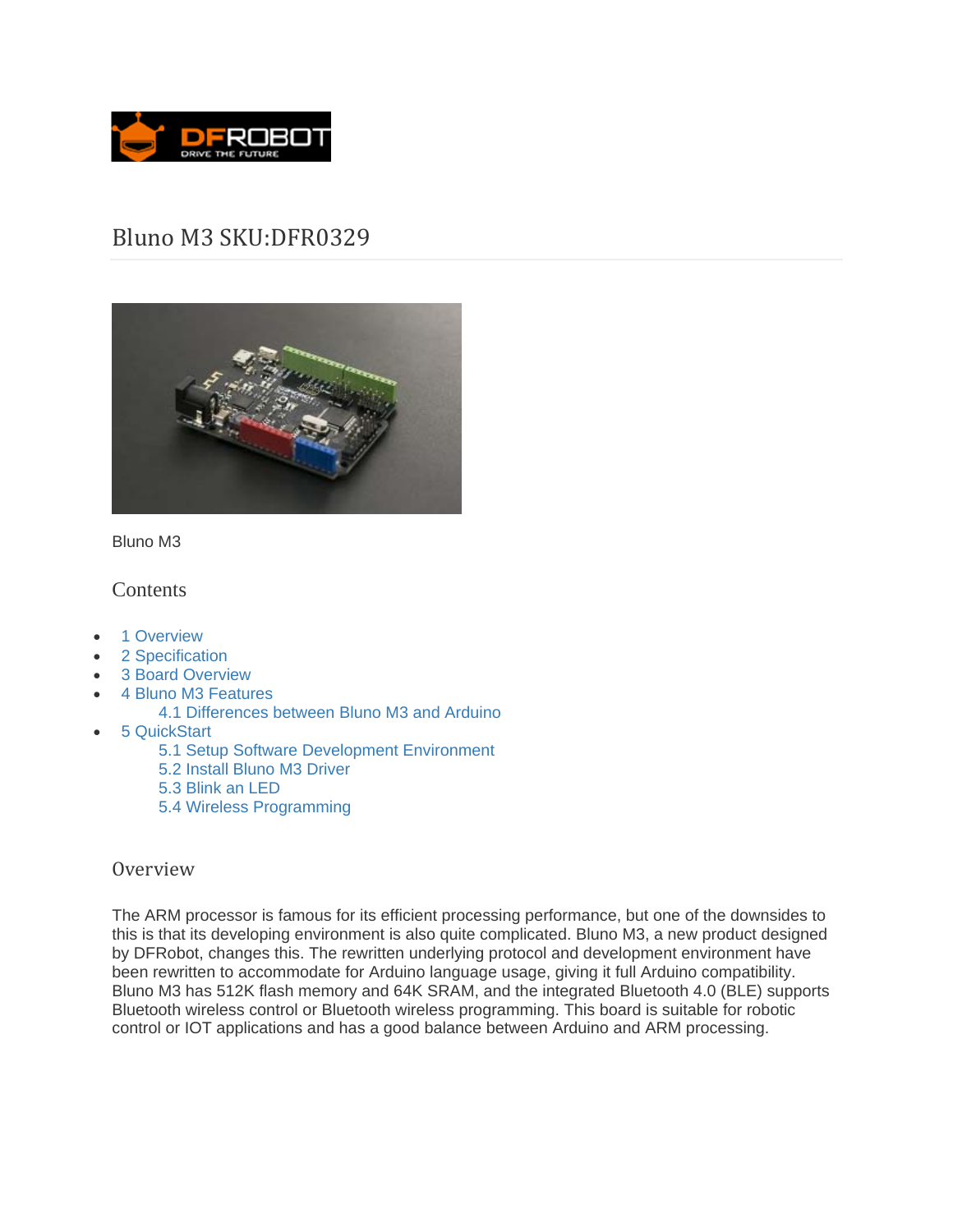# Specification

- Microcontroller: STM32 F103RET6
- Clock Speed: 72MHz
- Bluetooth chip: TI CC2540 (Bluetooth 4.0)
- Communication Range: 30m
- Operating Voltage: 3.3V
- DC Supply: USB Powered or External 7V~12V DC
- Digital I/O Pins: 39
- Analog Input Pins: 11 (Multiplexing Pins)
- External Interrupt: 39 (D0~D38)
- I2C/IWC: 30 (Default SDA), 29 (Default SCL)
- SRAM: 64K
- Flash: 512K (Customizable Flash assignment, refer to Flash chapter) Default User Code repository: 492K Default User Data repository: 20K
- SPI: SPI,SPI1 SPI 12(MISO), 11(MOSI), 13(SCK) SPI1 33(MISO), 34(MOSI), 32(SCK)
- Serial Port: 5 (Serial1/Serial2/Serial3/Serial4/Serial5) Serial1 0 (Rx1) & 1(Tx1) Serial2 22(Rx2) & 21(Tx2) Serial3 30(Rx3) & 29(Tx3) Serial4 8(Rx4) & 9(Tx4) Serial5 54(Rx5) & 53(Tx5)
- Dimensions: 68mm x 31mm



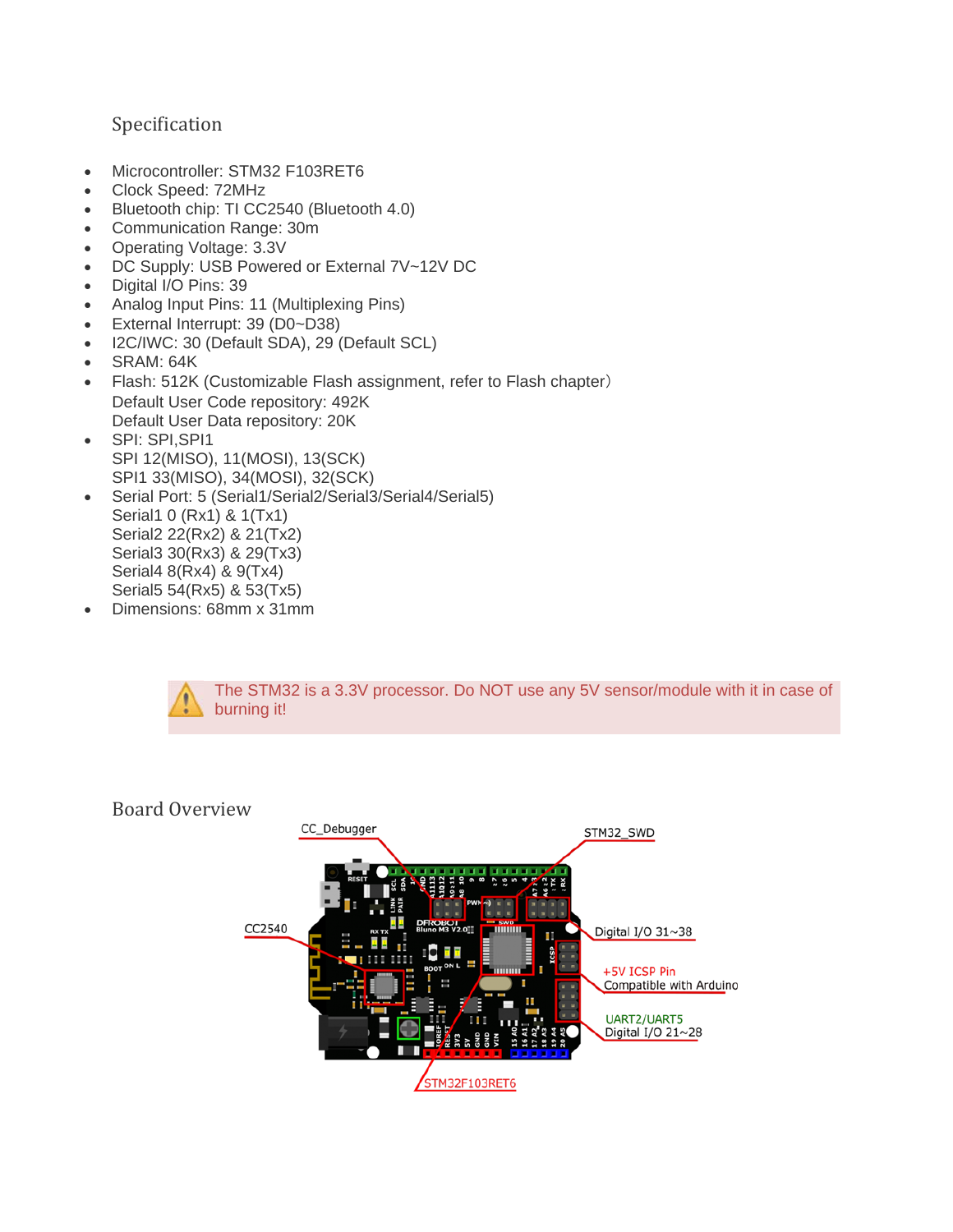- M3 Hardware UART1 connects to RX1/TX1 and Bluetooth communications port
- SCL/SDA is a default internal IIC interface, compatible with Arduino IIC use-pattern
- "~": PWM: pins with this mark can output a PWM signal (refer to PWM chapter for more information)
- "Ax": Analog input pins (note: some analog pins and digital pins are using the same GPIO)
- "SWD": STM32 debug port
- For pin definitions and functions refer to the **MORE** section: Bluno M3 Reference manual GPIO

https://www.dfrobot.com/wiki/index.php/Bluno\_M3\_Reference\_Manual#GPIO

### Bluno M3 Features

Differences between Bluno M3 and Arduino

### **1. Overview**

The Bluno M3 is different to previous Bluno boards as it is based on a 32bit ARM Cortex-M3 core architecture. A regular Arduino is based on an 8bit AVR core. Due to these differences, machine commands are also different. Arduino IDE uses avr-gcc, whilst Bluno M3 uses armnone-eabi-gcc.

#### **2. Hardware Ports**

- ADC: Pins marked with "Ax" (e.g. A0, A6, A10) can be used as Analog input ports
- Uart: 5 Serial Ports in all (Serial1/Serial2/Serial3/Serial4/Serial5). Bluetooth and RX1/TX1 use Serial1
- SWD: STM32 debug port, you can use debug hardware based on STM32 on these pins
- GPIO: All pins can be used as digital I/O, including analog pins

### **3. Language and Library Software Differences**

- ADC: Bluno M3 provides two kinds of ADC mode: one is compatible with Arduino, the other is Bluno M3's unique way: adcMode() and adcRead(), which makes it more powerful. Refer to Bluno M3 Bluno M3 Reference manual —— ADC ADC Application.
- PWM: Bluno M3 provides two kinds of PWM mode, one is compatible with Arduino, the other is Bluno M3's unique way: pwmMode() and pwmWrite(),which makes it more powerful. Please refer to Bluno M3 Bluno M3 Reference manual —— PWM PWM Application.
- UART: There are 5 UARTs on the board. UART1 is corresponds to the Board RX1 and TX1, and it is also connected with the Bluetooth communicating port.

### **4. Bluno M3 Reference**

This section introduces basic information, methods of application, function interfaces and uses. e.g. GPIO, PWM, UART, SPI, I2C, etc. For the further information, please check Bluno M3 Reference Manual

https://www.dfrobot.com/wiki/index.php/Bluno\_M3\_Reference\_Manual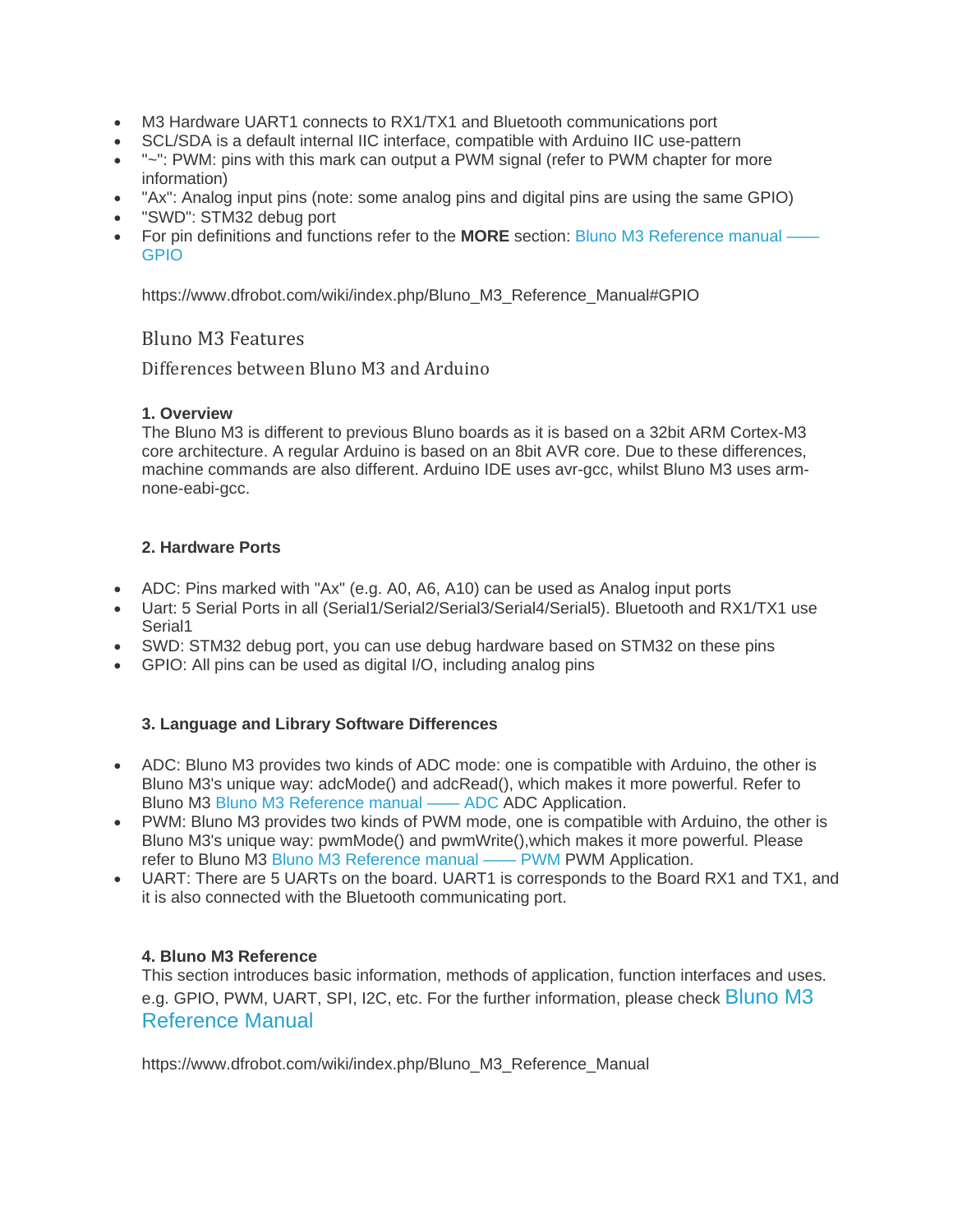# QuickStart

In this section, we will guide you how to use Bluno M3 step by step.



### Setup Software Development Environment

### **1. Download IDE and Bluno M3 Driver**

Download Bluno M3 Arduino IDE —— Arduino IDE 1.5.5 (M3 Version) from OneDrive

https://onedrive.live.com/redir?resid=7B63697962CC93EA!133&authkey=!AEO3Nnxvjvxcmtk&ithint= folder%2cpdf

This is a custom version based on Arduino IDE 1.5.5 where we have redefined the interface functions. Please note that because of this, other versions are not compatible with Bluno M3.

### **2. Install Software**

- Download Arduino IDE (Bluno M3 version) and extract the files to your computer.
- Configure **Environment Variables**

1. Open Control Panel > System and Security > System > Advanced System Settings > Environment Variables

2. Select **PATH**, and click **Edit...** button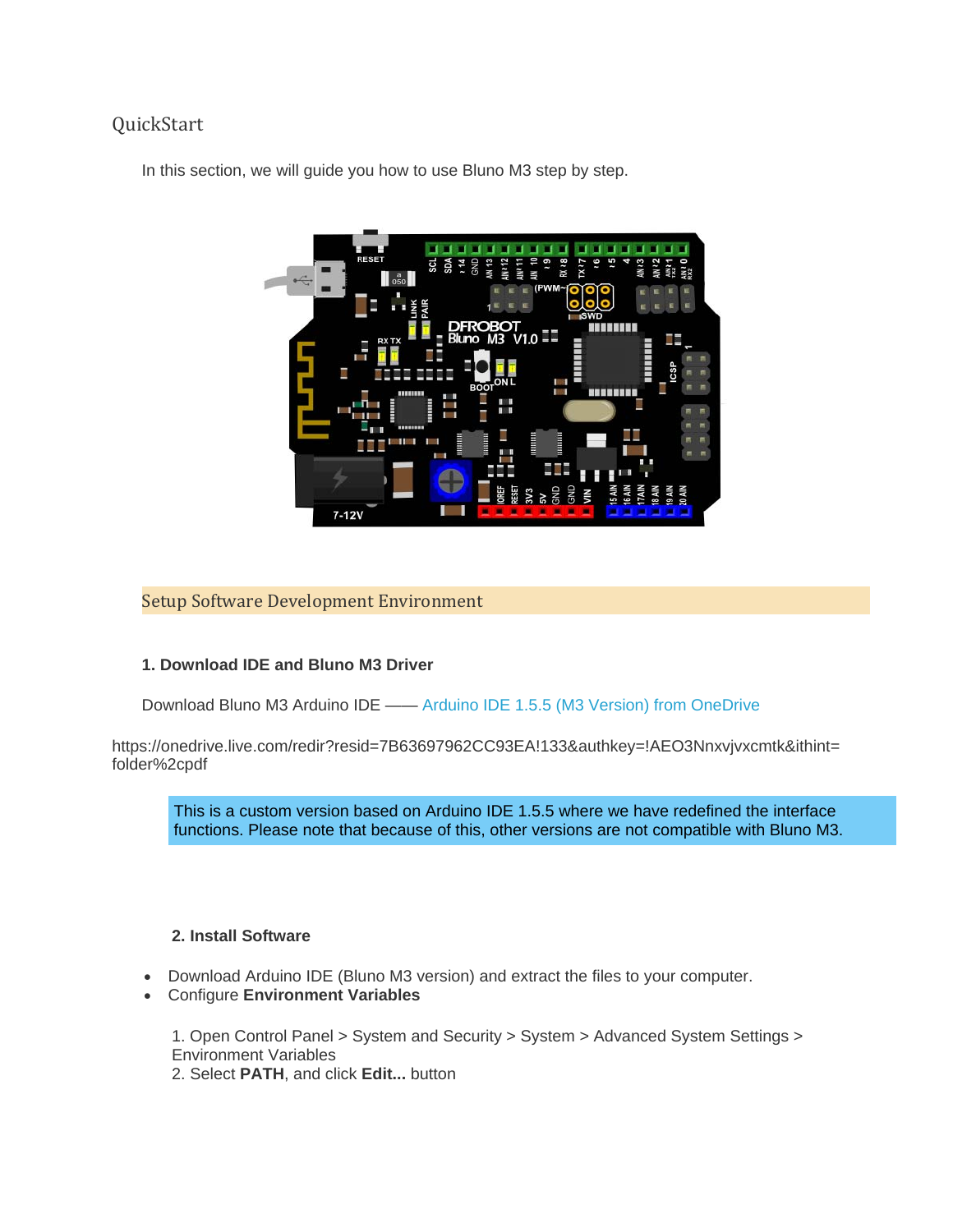| Variable         | Value                                 |  |  |
|------------------|---------------------------------------|--|--|
| PATH             | Arduino-1.5.5-M3\hardware\tools\avr\u |  |  |
| <b>TFMP</b>      | %USERPROFILE%\AppData\Local\Temp      |  |  |
| <b>TMP</b>       | %USERPROFILE%\AppData\Local\Temp      |  |  |
|                  |                                       |  |  |
|                  |                                       |  |  |
|                  | Edit<br><b>Delete</b><br>New          |  |  |
|                  |                                       |  |  |
| System variables |                                       |  |  |
| Variable         | Value                                 |  |  |
| ComSpec          | C:\Windows\system32\cmd.exe           |  |  |
| FP NO HOST C NO  |                                       |  |  |
| NUMBER OF P      | 4                                     |  |  |
| OS.              | Windows NT                            |  |  |
|                  | Fdit<br><b>Delete</b><br>New          |  |  |

3. Copy the Arduino IDE 1.5.5 (Bluno M3 Version) directory path you downloaded before in to PATH. For example: **C:\Arduino\hardware\tools\avr\utils\bin**. Click **OK**.

Note: If there are a lot of directories in **PATH**, you can use "**;**"(semicolon) to split them.

|                 | ×<br><b>Edit User Variable</b>          |  |
|-----------------|-----------------------------------------|--|
| Variable name:  | <b>PATH</b>                             |  |
| Variable value: | C:\Arduino\hardware\tools\avr\utils\bin |  |
|                 | Cancel<br>ОК                            |  |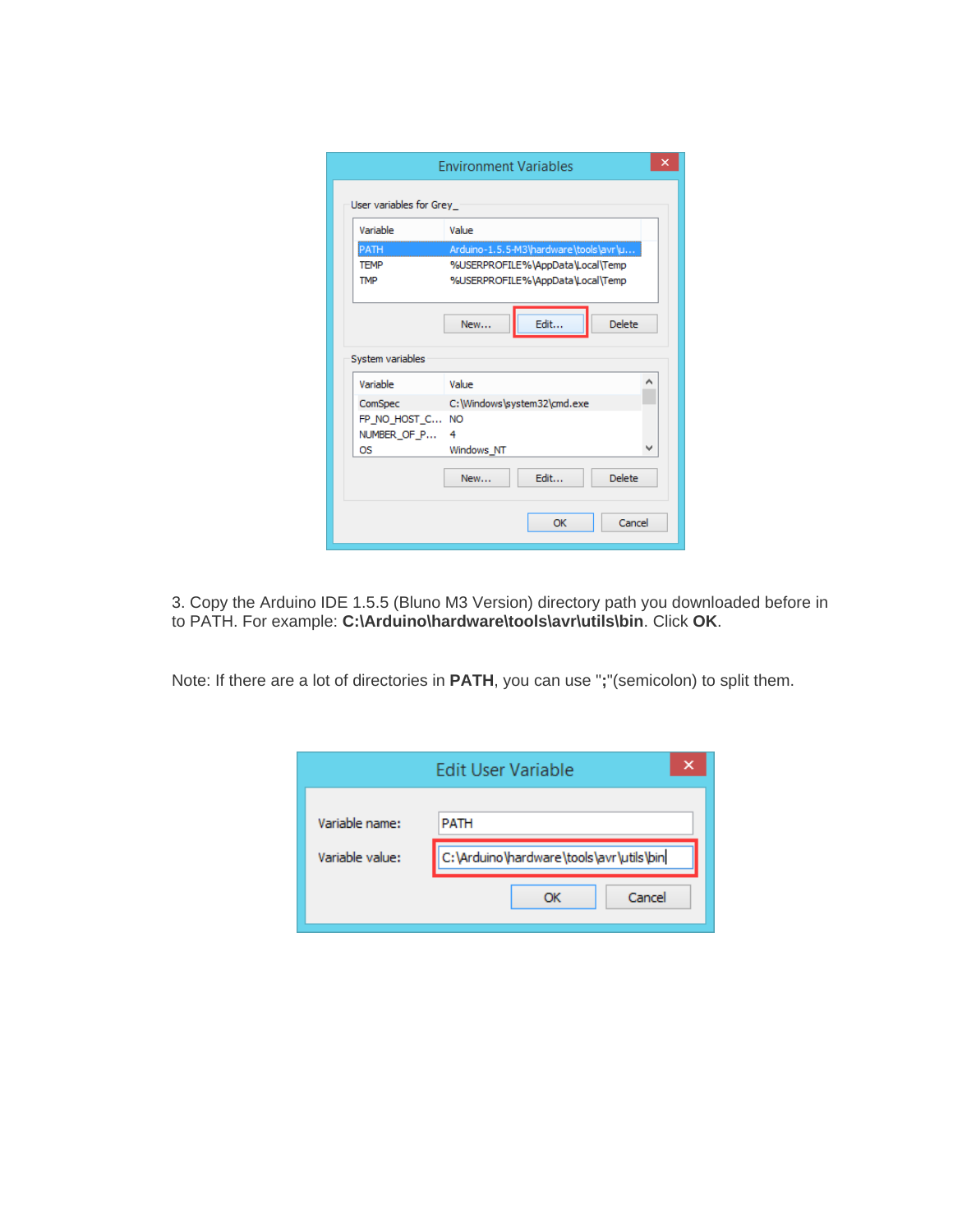### Install Bluno M3 Driver

1. Connect Bluno M3 to your PC's USB port, open **Hardware Devices** and select the **Driver** folder.

Note: The **Driver** folder is located in your Arduino IDE 1.5.5 (Bluno M3 version) hardware drivers folder.

### e.g. **C:\Arduino\hardware\drivers**



### **Blink** an LED

- 1) Open Arduino IDE 1.5.5 (Bluno M3 Version)
- 2) Select "Bluno M3" and COM port

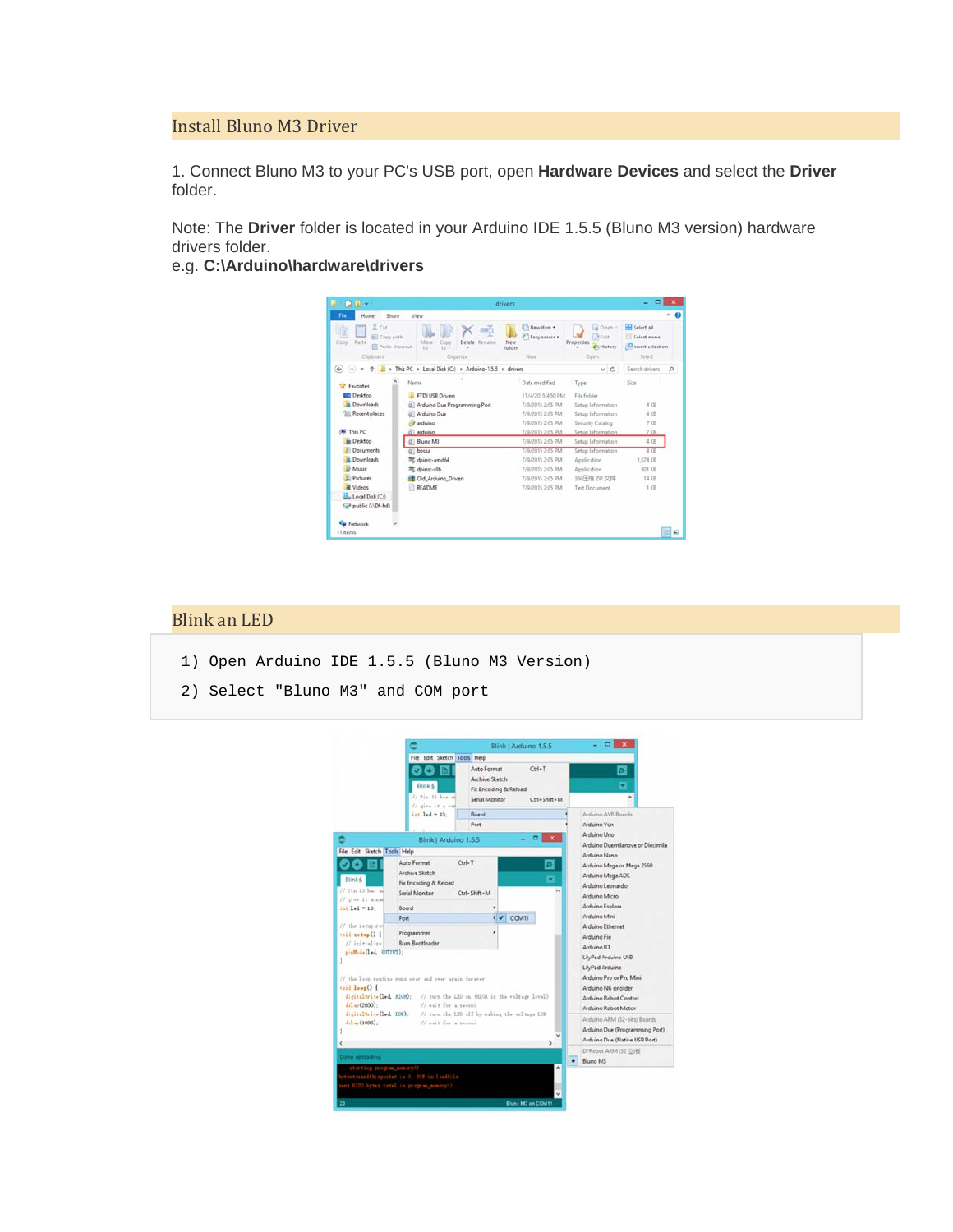3) Click "Files" > "Examples" > "0.1 Basic" > "Blink" to open the samp le code "Blink".

01.Basics

AnalogReadSerial

4) Click "Upload" to upload the sketch to the device.

|                                                                                                                                                                                                                                |                                                                                                    | 02.Digital                                                                                                                                                                                                              |  | BareMinimum       |
|--------------------------------------------------------------------------------------------------------------------------------------------------------------------------------------------------------------------------------|----------------------------------------------------------------------------------------------------|-------------------------------------------------------------------------------------------------------------------------------------------------------------------------------------------------------------------------|--|-------------------|
|                                                                                                                                                                                                                                |                                                                                                    | 03.Analog                                                                                                                                                                                                               |  | <b>Blink</b>      |
|                                                                                                                                                                                                                                |                                                                                                    | 04.Communication                                                                                                                                                                                                        |  | DigitalReadSerial |
| $\bullet$                                                                                                                                                                                                                      | <b>Blink   Arduin</b>                                                                              | 05.Control                                                                                                                                                                                                              |  | Fade              |
| File Edit Sketch Tools Help                                                                                                                                                                                                    |                                                                                                    | 06.Sensors                                                                                                                                                                                                              |  | ReadAnalogVoltage |
| New<br>Open<br>Sketchbook<br>Examples<br>Close<br>Save<br>Save As<br>Upload<br>Upload Using Programmer Ctrl+Shift+U<br>Page Setup                                                                                              | $Ctrl + N$<br>$Ctrl + O$<br>$Ctrl + W$<br>$Ctrl + S$<br>Ctrl+Shift+S<br>$Ctrl + U$<br>Ctrl+Shift+P | 07.Display<br>08.Strings<br>09.USB<br>10.StarterKit<br>ArduinoISP<br><b>Bridge</b><br>DFRobotBlunoM3<br>Firmata<br>LiquidCrystal<br>Stepper<br><b>TFT</b><br>Adafruit_CC3000_Library_master<br><b>Adafruit_NeoPixel</b> |  |                   |
| Print<br>Preferences                                                                                                                                                                                                           | $Ctrl + P$<br>Ctrl+Comma                                                                           |                                                                                                                                                                                                                         |  |                   |
| Quit<br>pinMode(led. OUTPUT):<br>ł<br>$6.6 - 1.3$<br>$\overline{\phantom{a}}$<br>Done uploading.<br>starting program_nenory()<br>ytestosendthispacket is 0, EOF in loadfile<br>sent 6120 bytes total in program_memory()<br>10 | $Ctrl + Q$<br>INITIALLY LHW GIZITAL DIN MS AN UGTPO                                                | AudioAnalyzer<br>AutoWatering<br>blunoAccessory<br>DFPlayer_Mini_Mp3<br><b>DHT</b><br>dht11<br><b>DS1307</b><br><b>ESP8266</b><br>extra<br><b>Hx711</b><br><b>IRremote</b>                                              |  |                   |
|                                                                                                                                                                                                                                |                                                                                                    | LiquidCrystal_I2C<br>machtalkclientwifihttpupload                                                                                                                                                                       |  |                   |

You should see the on-board LED flashing on and off every second.